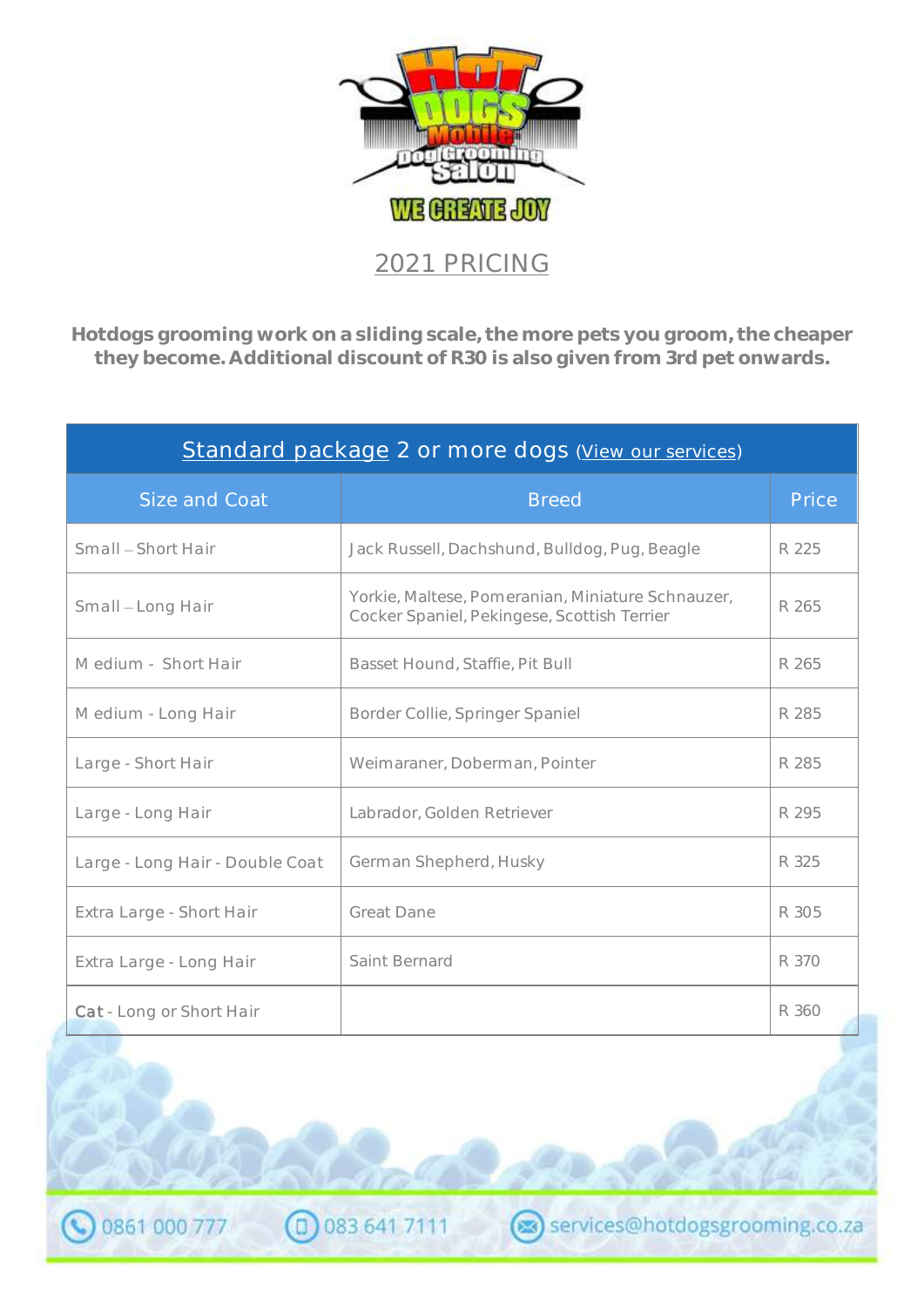

| Style me up package 2 or more dogs (View our services) |                                                                                                  |       |  |
|--------------------------------------------------------|--------------------------------------------------------------------------------------------------|-------|--|
| Size and Coat                                          | <b>Breed</b>                                                                                     | Price |  |
| Small - Short Hair                                     | Jack Russell, Dachshund, Bulldog, Pug, Beagle                                                    | R 295 |  |
| Small - Long Hair                                      | Yorkie, Maltese, Pomeranian, Miniature Schnauzer,<br>Cocker Spaniel, Pekingese, Scottish Terrier | R 295 |  |
| Medium - Short Hair                                    | Basset Hound, Staffie, Pit Bull                                                                  | R 295 |  |
| Medium - Long Hair                                     | Border Collie, Springer Spaniel                                                                  | R 325 |  |
| Large - Short Hair                                     | Weimaraner, Doberman, Pointer                                                                    | R 355 |  |
| Large - Long Hair                                      | Labrador, Golden Retriever                                                                       | R 340 |  |
| Large - Long Hair - Double Coat                        | German Shepherd, Husky                                                                           | R 395 |  |
| Extra Large - Short Hair                               | Great Dane                                                                                       | R 380 |  |
| Extra Large - Long Hair                                | Saint Bernard                                                                                    | R 440 |  |
| <b>Cat</b> - Long or Short Hair                        |                                                                                                  | R 410 |  |

**All puppies under 6 months old will be 50% of the cost of the breed with a minimum call out fee of R295**

C 083 641 7111

0861 000 777

services@hotdogsgrooming.co.za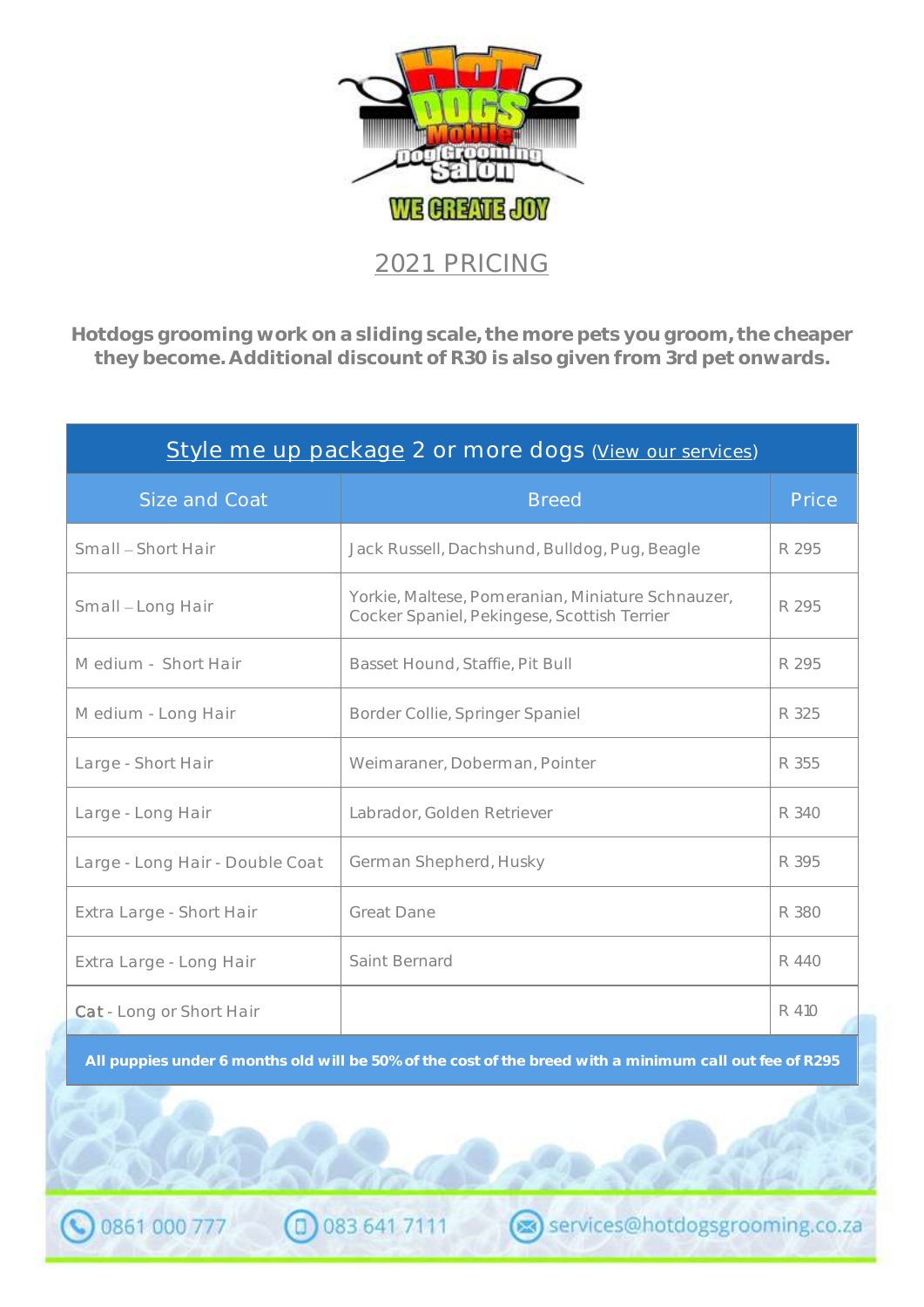

| Standard package 1 dog only (View our services) |                                                                                                  |       |  |
|-------------------------------------------------|--------------------------------------------------------------------------------------------------|-------|--|
| Size and Coat                                   | <b>Breed</b>                                                                                     | Price |  |
| Small – Short Hair                              | Jack Russell, Dachshund, Bulldog, Pug, Beagle                                                    | R 295 |  |
| Small - Long Hair                               | Yorkie, Maltese, Pomeranian, Miniature Schnauzer,<br>Cocker Spaniel, Pekingese, Scottish Terrier | R 295 |  |
| Medium - Short Hair                             | Basset Hound, Staffie, Pit Bull                                                                  | R 295 |  |
| Medium - Long Hair                              | Border Collie, Springer Spaniel                                                                  | R 325 |  |
| Large - Short Hair                              | Weimaraner, Doberman, Pointer                                                                    | R 325 |  |
| Large - Long Hair                               | Labrador, Golden Retriever                                                                       | R 325 |  |
| Large - Long Hair - Double Coat                 | German Shepherd, Husky                                                                           | R 370 |  |
| Extra Large - Short Hair                        | <b>Great Dane</b>                                                                                | R 370 |  |
| Extra Large - Long Hair                         | Saint Bernard                                                                                    | R 440 |  |
| Cat - Long or Short Hair                        |                                                                                                  | R 410 |  |

services@hotdogsgrooming.co.za

CD 083 641 7111

0861 000 777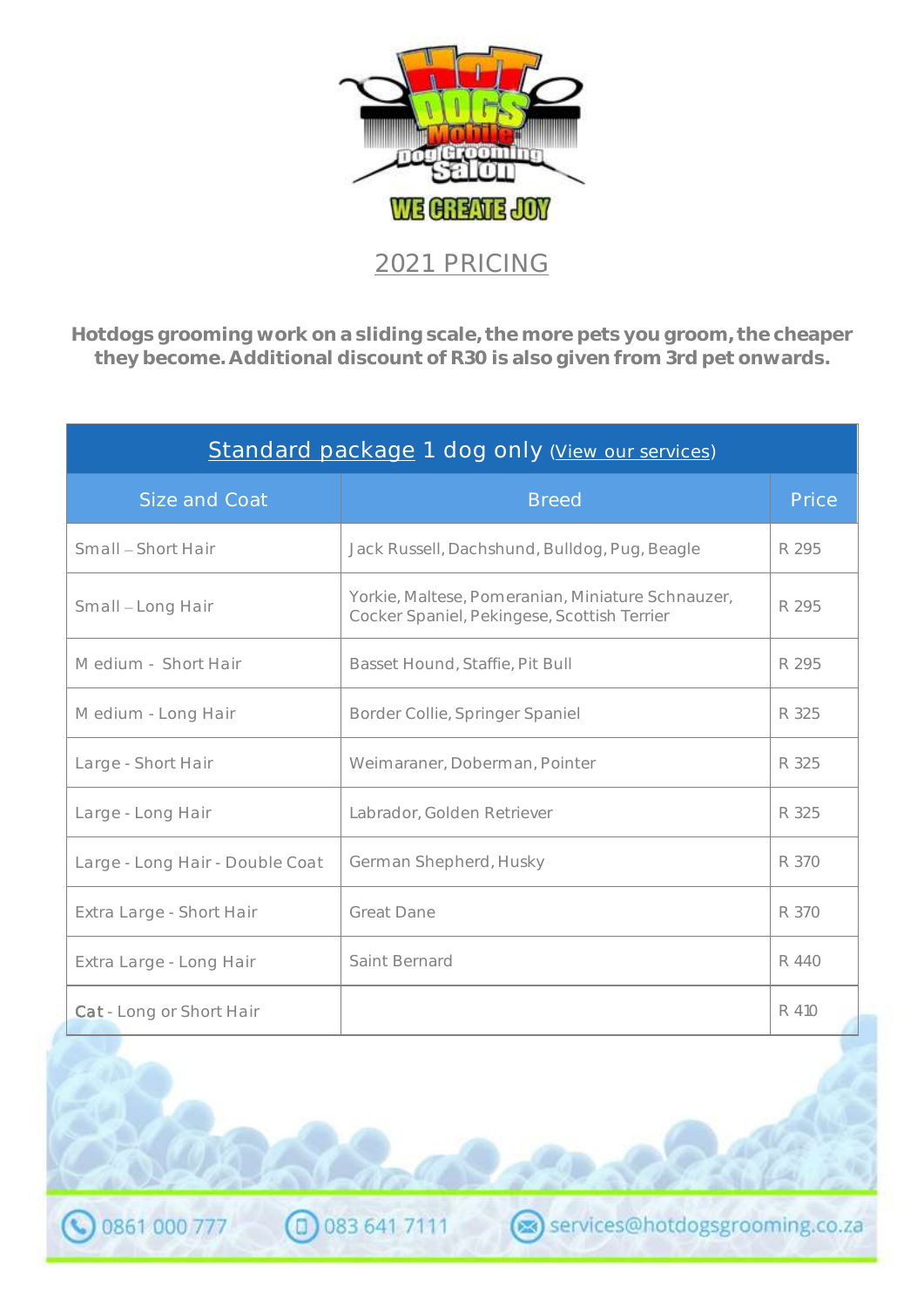

| Style me up package 1 dog only (View our services) |                                                                                                  |       |  |
|----------------------------------------------------|--------------------------------------------------------------------------------------------------|-------|--|
| Size and Coat                                      | <b>Breed</b>                                                                                     | Price |  |
| Small – Short Hair                                 | Jack Russell, Dachshund, Bulldog, Pug, Beagle                                                    | R 370 |  |
| Small - Long Hair                                  | Yorkie, Maltese, Pomeranian, Miniature Schnauzer,<br>Cocker Spaniel, Pekingese, Scottish Terrier | R 370 |  |
| Medium - Short Hair                                | Basset Hound, Staffie, Pit Bull                                                                  | R 370 |  |
| Medium - Long Hair                                 | Border Collie, Springer Spaniel                                                                  | R 395 |  |
| Large - Short Hair                                 | Weimaraner, Doberman, Pointer                                                                    | R 370 |  |
| Large - Long Hair                                  | Labrador, Golden Retriever                                                                       | R 395 |  |
| Large - Long Hair - Double Coat                    | German Shepherd, Husky                                                                           | R 440 |  |
| Extra Large - Short Hair                           | Great Dane                                                                                       | R 440 |  |
| Extra Large - Long Hair                            | Saint Bernard                                                                                    | R 575 |  |
| Cat - Long or Short Hair                           |                                                                                                  | R 510 |  |

**All puppies under 6 months old will be 50% of the cost of the breed with a minimum call out fee of R295**

(0) 083 641 7111

0861 000 777